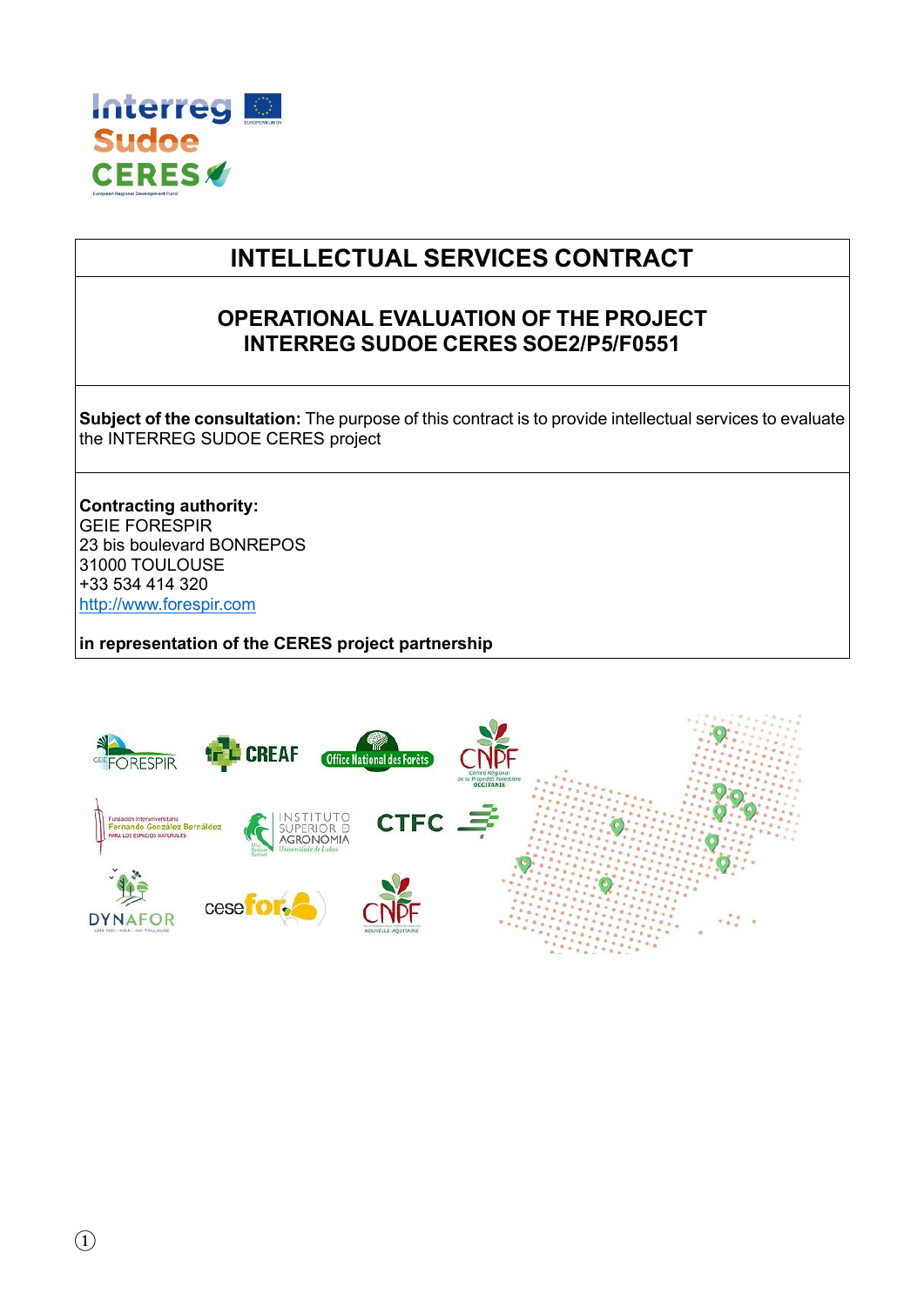## **CONSULTATION RULES**

## **1. Structure identification**

### **1.1. Contracting authority and project leader**

GEIE FORESPIR, European Economic Interest Group, registered under the unique identification number Siret 423 872 001 000 23, whose headquarters are located at 23 bis boulevard Bonrepos 31000 TOULOUSE / France.

## **1.2. Person in charge of the execution and monitoring of the contract**

The person signing the contract is Mr. Chauvin, Director of FORESPIR.

## **1.3. Persons from whom administrative and technical information can be obtained**

The person authorised to give technical and administrative information is Mr Chauvin, Director of FORESPIR, [sebastien.chauvin@forespir.com](mailto:sebastien.chauvin@forespir.com)

## **2. General conditions and characteristics of the contract**

### **2.1. Procedure**

The FORESPIR EEIG is an organization governed by public law according to the European definition (which may include organizations with a private legal personality) insofar as it meets the following criteria

a. It has been created to specifically meet needs in the general interest which are not of an industrial or commercial nature;

### b. It has legal personality; and

c. it is financed for the most part by the State, regional or local authorities or other bodies governed by public law, or its management is subject to supervision by those authorities or bodies/organizations, or its administrative, managerial or supervisory body is composed of members more than half of whom are appointed by the State, regional or local authorities or other organizations governed by public law.

As such, FORESPIR must comply with Ordinance No. 2005-649 of 6 June 2005 on contracts awarded by public or private persons not subject to the French public procurement code and thus respect the principles of public procurement: competitive bidding, transparency and equal treatment.

### **The CERES application file provides for a common expenditure to all project partners.**

As such, this competition is supported by the Leader FORESPIR, the main beneficiary of the INTERREG SUDOE CERES project, which therefore applies it "*Règlement intérieur d'achat visant la conformité du GEIE FORESPIR à l'ordonnance n° 2005-649 du 6 juin 2005 relative aux marchés passés par des personnes publiques ou privées non soumises au code des marchés publics*".

This internal purchase regulation provides that for purchases of supplies, services or works between 3,000 euros and 15,000 euros HT, the adjudicator FORESPIR develops a simple specification note of product or service charges to specify the nature of the purchase, characteristics or technical specificity, volume, deadlines, deliveries, etc.

The specifications are more or less detailed depending on the nature and amount of the proposed purchase; especially when it comes to a need related to the completion of a project.

In the case of a specialized service or product, the purchase settlement provides that the FORESPIR adjudicator has a minimum of 3 quotes (with acknowledgement to prove that the requests were made even in the absence of responses from the provider) and/or advertise on the FORESPIR website and, if applicable, on the website of the project concerned or failing that it uses the current public offer.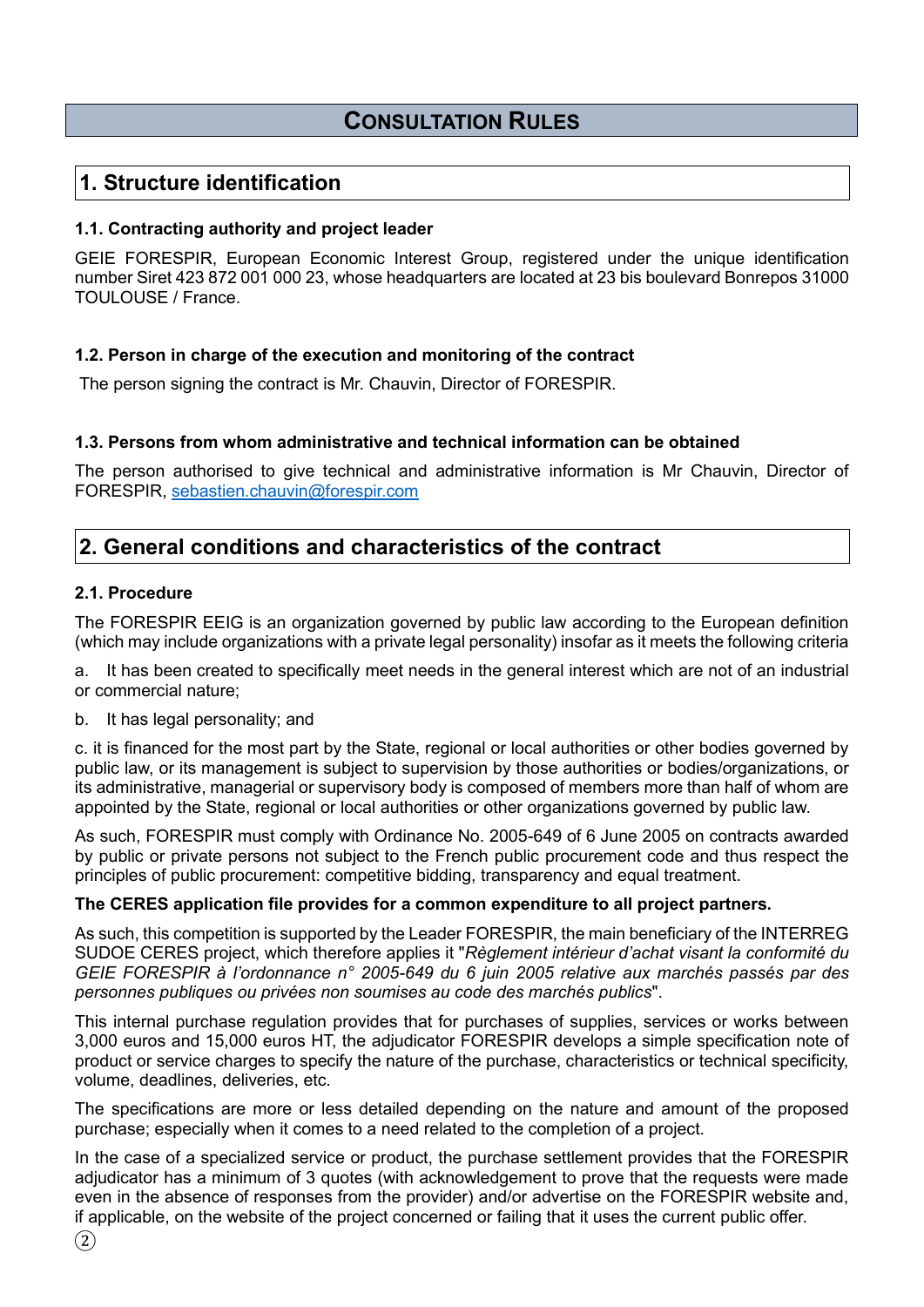The analysis and the ranking of the offers will be carried out by FORESPIR and the awardofing of the contract will be notified electronically with acknowledgement, by the Directorate to the attributor.

### **2.2. Duration, commencement and attribution of the contract**

The start of the service is scheduled for 31/01/2022.

The CERES project ends on 31/03/2022. By this date, the present service (including the delivery of the report and the summaries) as well as the invoicing must have been completed.

The contract is awarded to a single bidder.

### **2.3. General conditions of execution of the contract, estimated budget and payment terms**

The currency unit of the market is the euro.

All prices are quoted exclusive of VAT.

Prices are unitary and are deemed to include all fiscal, parafiscal or other charges levied on the services provided for in this contract.

The reduction or increase in the contractual amount of the contract, whatever the amount, does not give the holder the right to any compensation. The prices are firm for the entire duration of the contract.

The full payment of the contract will be paid after complete performance of the service.

### **2.4. Invoicing**

The service is paid for equally by all the partners of the SUDOE CERES project (see table below).

Thus, applicants must take into account that invoices will have to be sent in a dematerialised way to several partner structures: Beneficiary number Type of beneficiary NAME Legal nature of the entity **Country** 

| Ben-<br>efi-<br>ber | Type of<br>ciary benefi-<br>num-ciary | <b>NAME</b>                                                                                                                                                                         | Legal nature of the entity  | <b>Country</b> |
|---------------------|---------------------------------------|-------------------------------------------------------------------------------------------------------------------------------------------------------------------------------------|-----------------------------|----------------|
| 1                   | Lead<br>partner                       | <b>GEIE FORESPIR</b>                                                                                                                                                                | Public law bodies           | France         |
| 2                   | Other<br>beneficiar-<br>ies           | CENTRO DE INVESTIGACION ECOLOGICA Y APLICACIO-<br>NES FORESTALES CENTRE DE RECERCA ECOLOGICA I<br>APLICACIONS FORESTALS CENTRE FOR ECOLOGICAL<br>RESEARCH AND FORESTRY APPLICATIONS | Public law bodies           | España         |
| 3                   | Other<br>beneficiar-<br>ies           | OFFICE NATIONAL DES FORETS                                                                                                                                                          | Public law bodies           | France         |
| 4                   | Other<br>beneficiar-<br>ies           | CENTRE REGIONAL DE LA PROPRIETE FORESTIERE<br><b>OCCITANIE</b>                                                                                                                      | Public law bodies           | France         |
| 5                   | Other<br>beneficiar-<br>ies           | Fundación interuniversitaria Fernando González Bernáldez<br>para los espacios naturales                                                                                             | Private non-profit entities | España         |
| 6                   | Other<br>beneficiar-<br>ies           | Instituto Superior de Agronomia                                                                                                                                                     | Public law bodies           | Portugal       |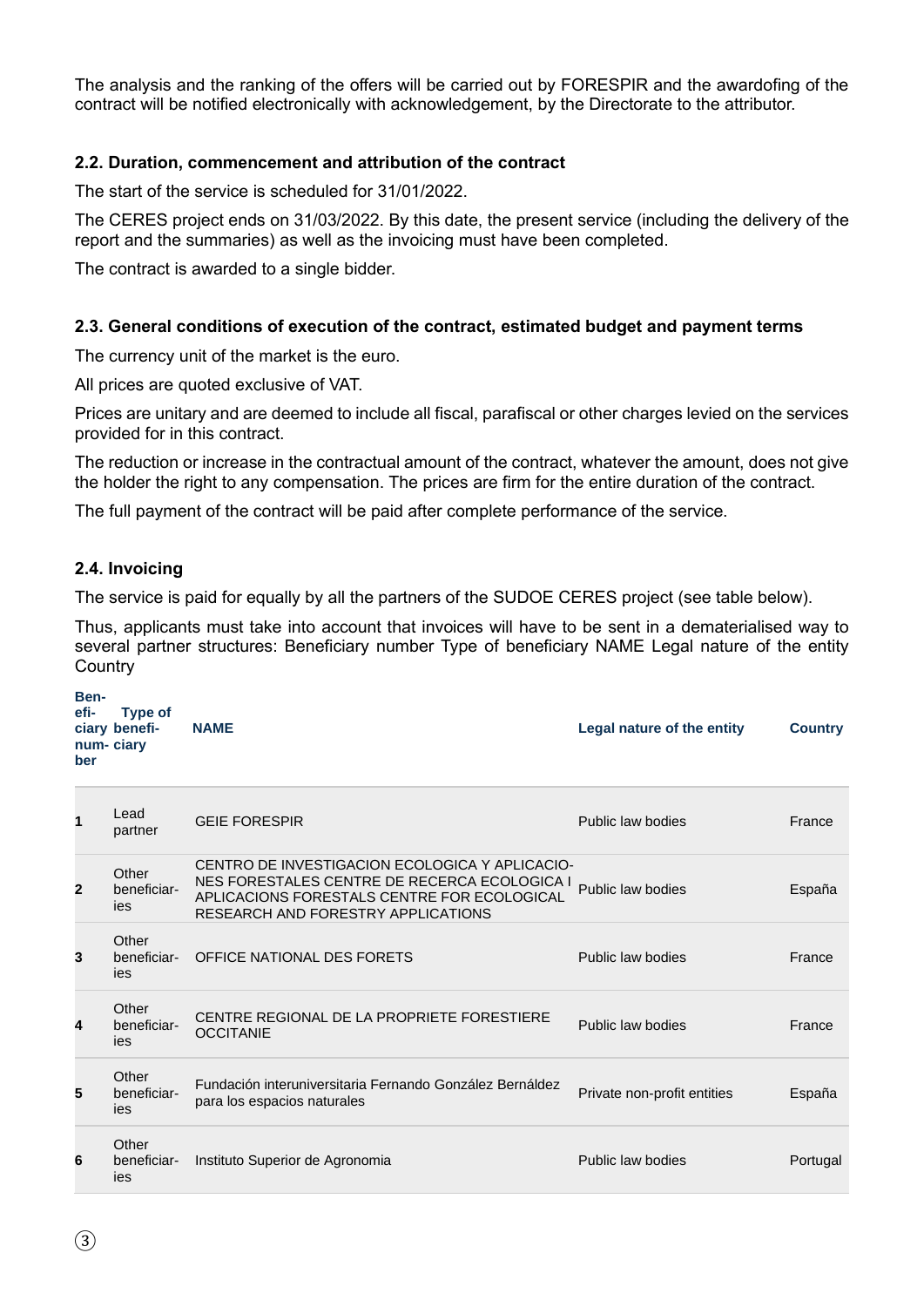| 7  | Other<br>beneficiar-<br>ies | Consorci Centre de Ciència i Tecnologia Forestal de Cata-<br>lunya                                                                  | Public law bodies | España |
|----|-----------------------------|-------------------------------------------------------------------------------------------------------------------------------------|-------------------|--------|
| 8  | Other<br>beneficiar-<br>ies | INSTITUT NATIONAL DE RECHERCHE POUR L'AGRICUL-<br>TURE, L'ALIMENTATION ET L'ENVIRONNE UMR1201 DY- Public law bodies<br><b>NAFOR</b> |                   | France |
| 9  | Other<br>beneficiar-<br>ies | FUNDACION CENTRO DE SERVICIOS Y PROMOCION FO-<br>Public law bodies<br>RESTAL Y DE SU INDUSTRIA DE CASTILLA Y LEON                   |                   | España |
| 10 | Other<br>beneficiar-<br>ies | CENTRE REGIONAL DE LA PRORIETE FORESTIERE<br>NOUVELLE AQUITAINE                                                                     | Public law bodies | France |

They will be sent under the following conditions:

- $\Rightarrow$  Invoices containing the following information: the name of the structure, the address of the holder and the mention "INTERREG SUDOE CERES project SOE2/P5/F0551";
- $\Rightarrow$  Purpose of the invoice;
- $\Rightarrow$  Period of realization of the service:
- $\Rightarrow$  Price before tax, including tax and VAT if applicable;
- $\Rightarrow$  Terms of payment and bank reference of the contractor;
- $\Rightarrow$  The date of the invoice must be before 31/03/2022.

Invoices that do not respect this formalism will be refused by the partners.

## **2.5. Procedures for submitting applications**

All documents constituting, accompanying or quoted in support of the application and the offer must be written in French, Spanish, Portuguese or English.

Candidates must submit their applications in accordance with the conditions described below or they will be disqualified.

The presentation file for each application must include the following documents:

- 1. A declaration on honour duly dated and signed by a person authorised to commit the applicant, certifying that the applicant does not fall into any of the cases mentioned in articles L.2141-1 to L2141-14 of the French Public Order Code;
- 2. A presentation of the company and the people assigned to the realization of the present service
- 3. A detailed economic offer with figures
- 4. An acceptance of the special technical specifications dated and signed

Each of the documents listed above must be signed and dated by a person authorized to bind the candidate or be accompanied, if necessary, by a power of attorney authorizing the signatory to bind the candidate company.

## **2.6. Award criteria for this tender**

Responses to this solicitation will be evaluated on 100 points, according to the following criteria: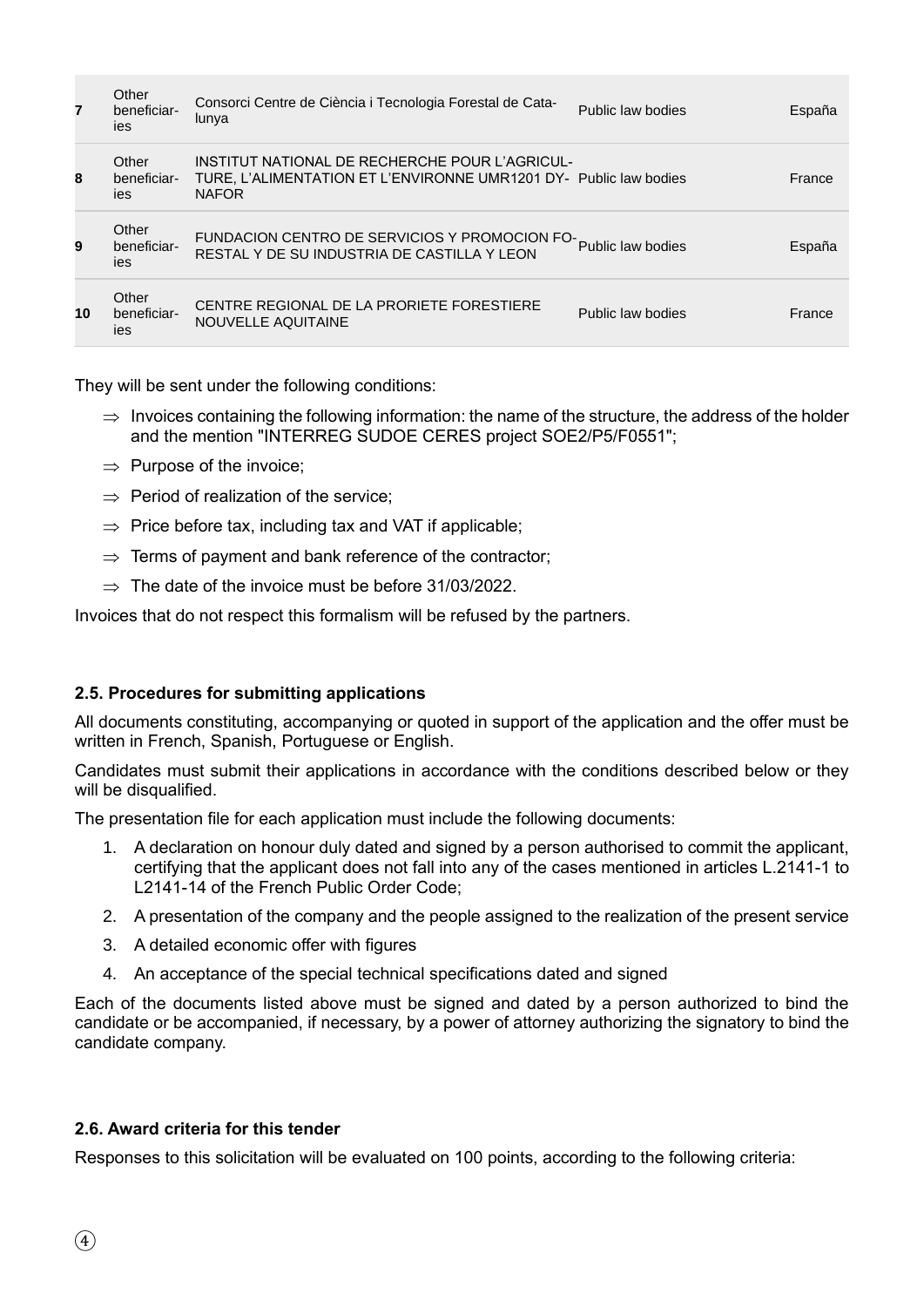| <b>Technical value</b>    | No. of points |
|---------------------------|---------------|
| Relevance of the response | 60            |
| Price                     | 40            |

## **2.7. Response modality for this call for tenders:**

Responses should be sent no later than **January 28, 2022 (5:00 pm → Paris time, France)**, only by email to [sebastien.chauvin@forespir.com](mailto:sebastien.chauvin@forespir.com) 

The selection of the provider following the call for tenders will take place on 31 January 2022 at the latest.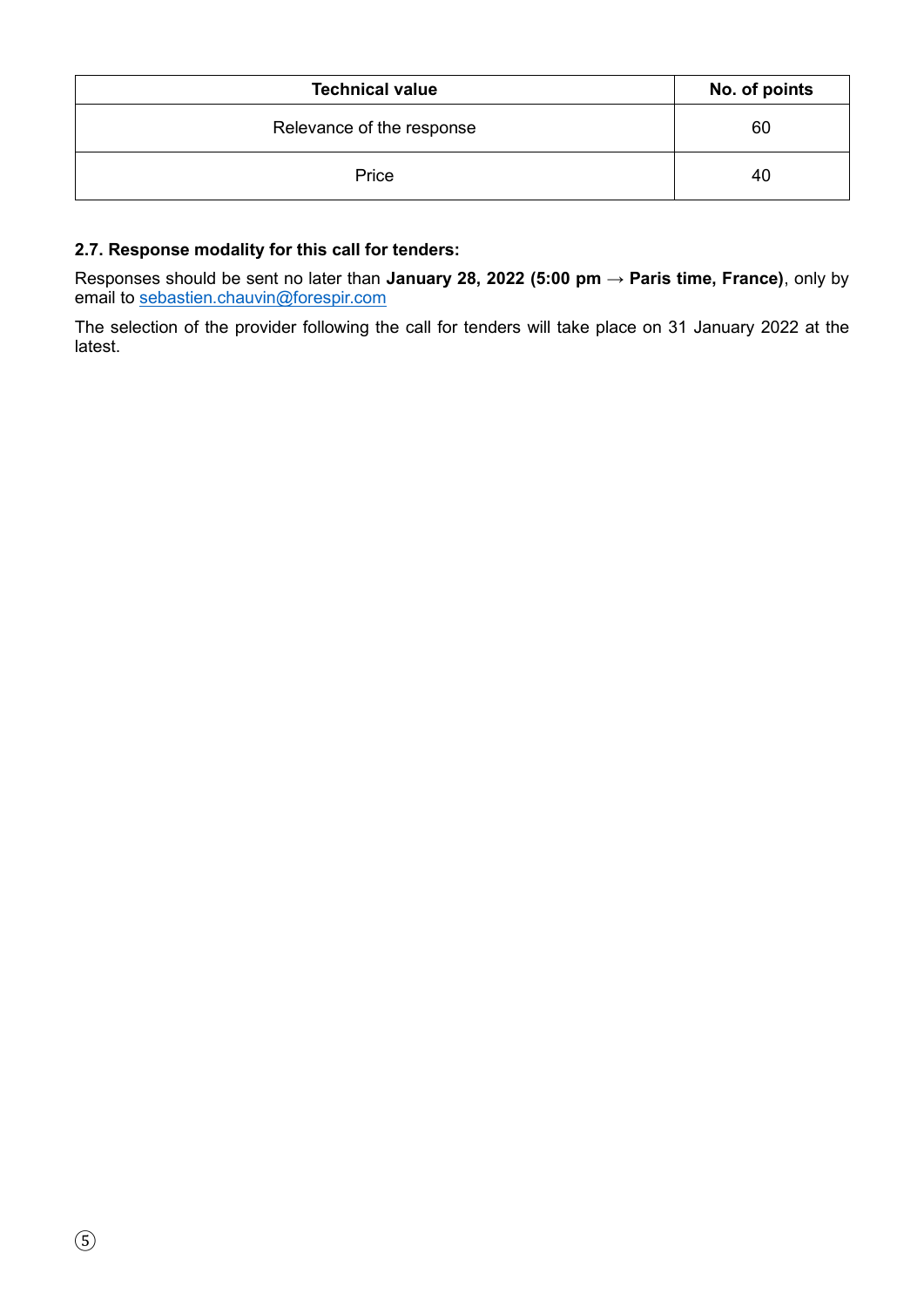# **TECHNICAL SPECIFICATIONS**

## 1. **Context of the consultation**

The landscapes of Southwestern Europe (SUDOE) are made up of a patchwork of semi-natural, agricultural and forest ecosystems which are all interconnected.

These landscapes, shaped by rivers and a variety of landforms, have been sculpted by the actions (both past and current) of humans. In places, human activities have led to a fragmented landscape, which in turn affects biodiversity at different levels (within a forest, for example, but also between various forests or along a body of water, and so on.). On the one hand, human activities may obstruct the free circulation of species between different natural areas, and on the other hand, they affect the natural areas themselves by reducing their ecological and functional quality.

- $\checkmark$  Species (fauna and flora) need to be able to circulate and fulfil their biological cycles within their own environment and among various natural areas.
- $\checkmark$  This ecological connectivity between forest environments and forest-related areas requires reservoirs of forest biodiversity and corridors that enable the different species (fauna and flora) to circulate or migrate.
- $\checkmark$  Wooded areas adjacent to bodies of water play a connecting role by acting as bridges to land areas.
- $\checkmark$  Landscape managers are compelled to take these notions into consideration when defining actions to be undertaken, in order to preserve biodiversity in such a way that it remains compatible with the social and economic stakes related to the use of these environments (wood production, visitors, infrastructure, etc.).

The findings that have emerged as a result of the latest research into the ecological makeup of landscapes have enabled us to gain better insight into the need to adopt a comprehensive approach in order to achieve genuine, sustainable improvements in terms of environmental connectivity and biodiversity. This research work has also allowed us to establish cause-effect relationships between anthropogenic pressure (land use), environmental pressures (climate changes) and the way different biological communities respond.

All of this theoretical knowledge acquired throughout the past few years will be used in the framework of the project with the goal of initiating concrete, organised actions to improve the ecological quality and connectivity of the various regions of Southwestern Europe.

The CERES project is based on four actions to:

- $\Rightarrow$  Develop a common tool for characterising the quality and ecological connectivity of forest ecosystems and waterways within the SUDOE area
- $\Rightarrow$  Apply this common tool to several areas in order to characterise the quality and ecological connectivity of their forest ecosystems and waterways and by carrying out demonstration pilot actions
- $\Rightarrow$  Develop joint strategies for the concerted management of forest ecosystems (including waterways) in the SUDOE space
- $\Rightarrow$  Communicating on the quality of forest and river ecosystems and connectivity

The project partnership is composed by a leader (FORESPIR) and 9 partners from forest natural environment research or management.

More information about the project: [https://www.ceres-sudoe.eu](https://www.ceres-sudoe.eu/)

## **2. Project funding**

The project is 75% co-financed by the European Regional Development Fund (ERDF) under the Interreg V South-West European Programme (SUDOE). The Interreg SUDOE Program supports regional development in south-west Europe by funding transnational projects between France, Spain, Portugal and Gibraltar.